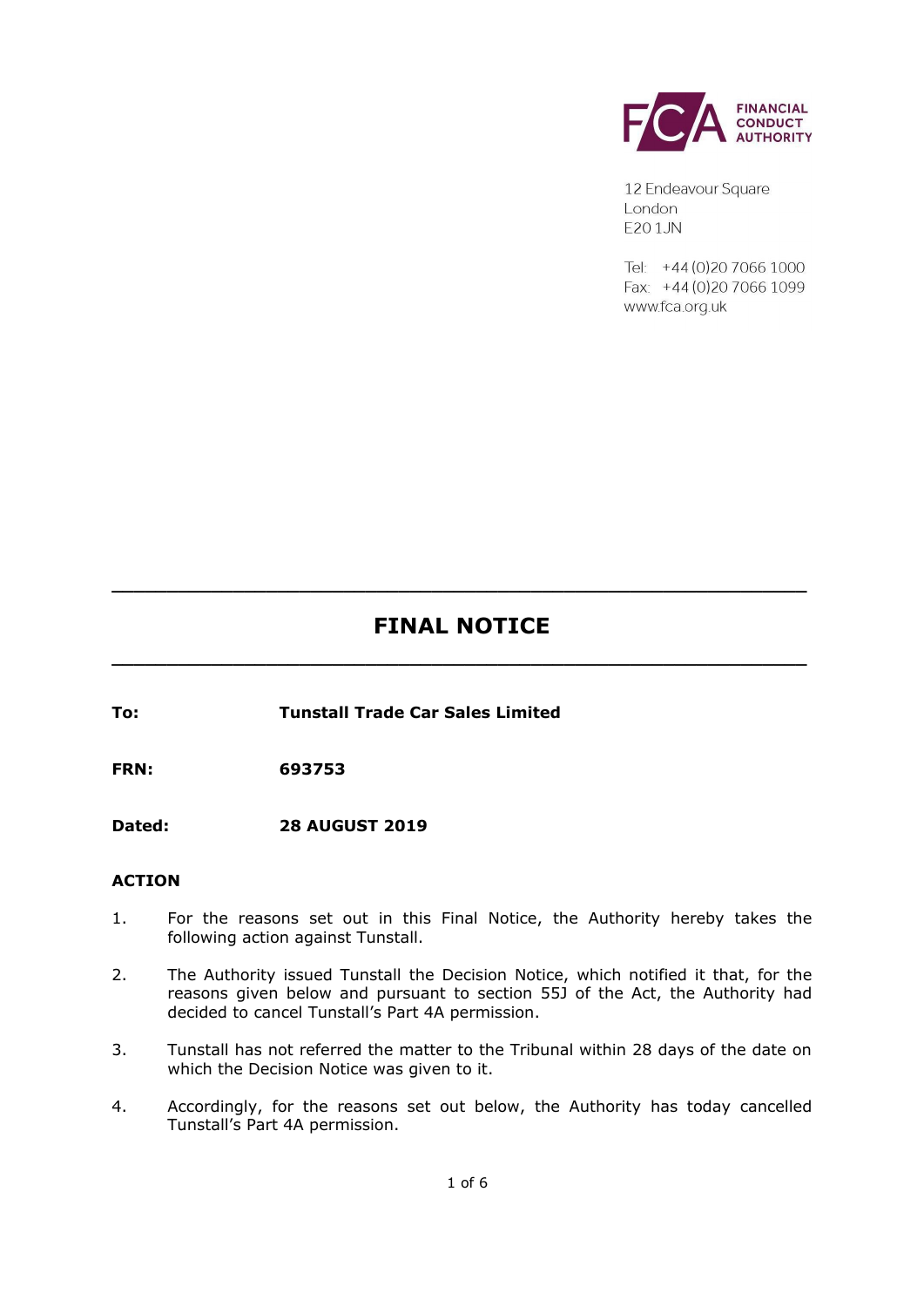## **DEFINITIONS**

5. The definitions below are used in this Final Notice (and in the Annex):

"the Act" means the Financial Services and Markets Act 2000;

"the Authority" means the Financial Conduct Authority;

"COND" means the Threshold Conditions part of the Handbook;

"the Decision Notice" means the Decision Notice issued to Tunstall dated 12 June 2019

"EG" means the Enforcement Guide;

"the Handbook" means the Authority's Handbook of rules and guidance;

"the Principles" means the Authority's Principles for Businesses;

"the suitability Threshold Condition" means the threshold condition set out in paragraph 2E of Schedule 6 to the Act;

"the Threshold Conditions" means the threshold conditions set out in Schedule 6 to the Act;

"the Tribunal" means the Upper Tribunal (Tax and Chancery Chamber);

"Tunstall" means Tunstall Trade Car Sales Limited;

"Tunstall's Part 4A permission" means the permission granted by the Authority to Tunstall under the Act; and

"the Warning Notice" means the Warning Notice issued to Tunstall dated 23 May 2019.

## **RELEVANT STATUTORY PROVISIONS**

6. The statutory and regulatory provisions relevant to this Final Notice are set out in the Annex.

## **SUMMARY OF REASONS**

- 7. On the basis of the facts and matters and conclusions described in the Warning Notice and in the Decision Notice, it appears to the Authority that Tunstall is failing to satisfy the suitability Threshold Condition because it is not a fit and proper person having regard to all the circumstances, including its connections with other persons, namely Mr Savatori Oliverio and Mr Giovanni Oliverio, who were expected to act with probity, and who the Authority has decided to prohibit due to their criminal convictions involving fraud and dishonesty.
- 8. Tunstall has failed to comply with Principle 11 (Relations with regulators), in that Tunstall has not been open and co-operative in all its dealing with the Authority.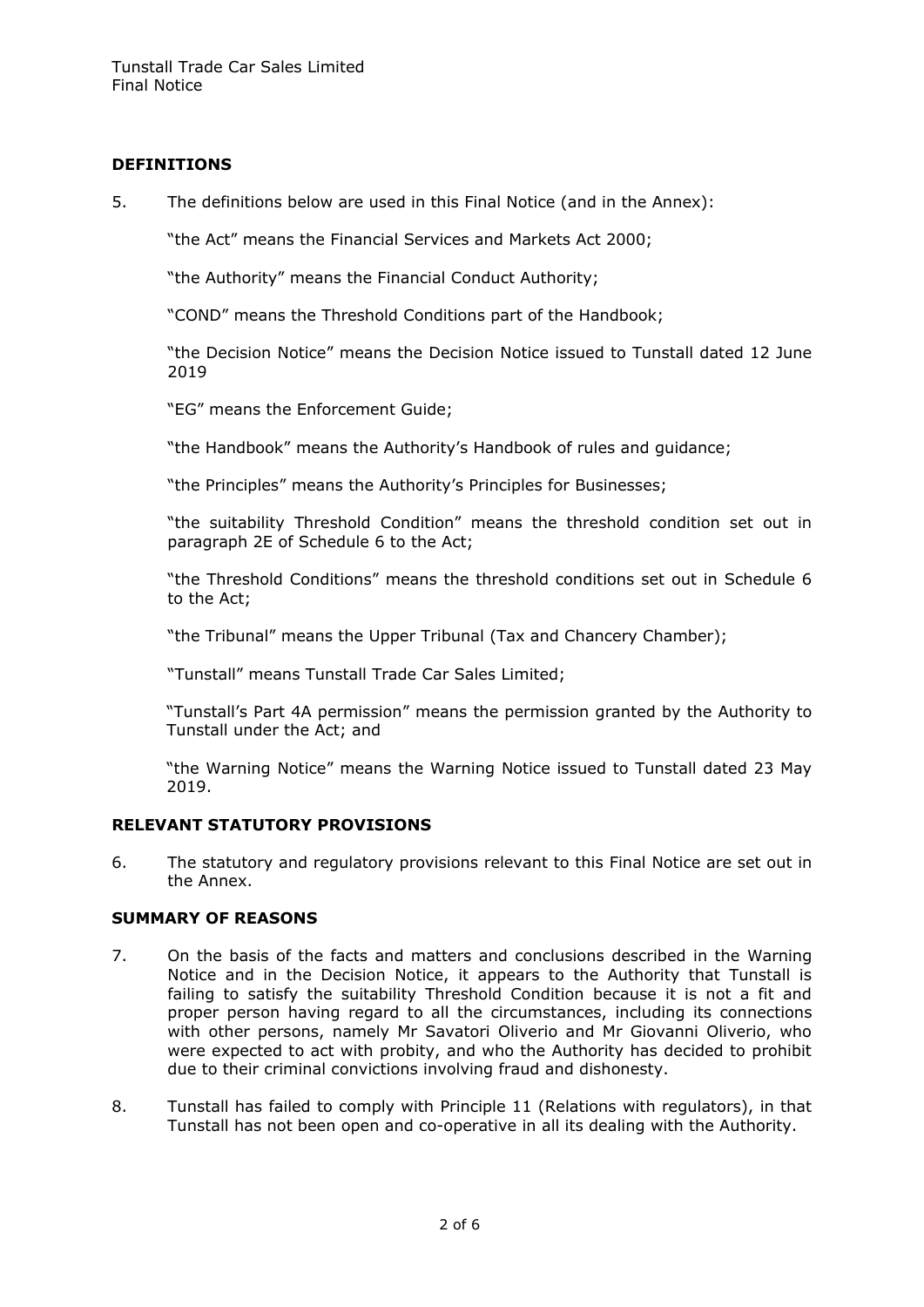9. Tunstall is failing to satisfy the Threshold Condition in relation to its permitted regulated activities and accordingly the Authority considers that Tunstall's Part 4A permission should be cancelled.

## **FACTS AND MATTERS RELIED ON**

- 10. Tunstall was authorised by the Authority on 21 July 2015 to carry out limited regulated activities relating to credit broking, debt adjusting and debtcounselling.
- 11. Tunstall's sole director and controller was, upon his own confession, convicted of criminal activity on 25 October 2017. Tunstall's sole current approved person was also convicted in relation to the same criminal activity.
- 12. Tunstall failed to notify the Authority of the criminal convictions.
- 13. The Authority has prohibited the sole director and the current approved person from performing any functions in relation to any regulated activity carried on by an authorised person, exempt person or exempt professional firm.
- 14. Through the Warning Notice, the Authority gave notice that it proposed to take the action described above and Tunstall was given the opportunity to make representations to the Authority about that proposed action.
- 15. No representations having been received by the Authority from Tunstall within the time allowed by the Warning Notice, the default procedures in DEPP 2.3.2G permit the allegations/matters described in the Warning Notice, and repeated in the Decision, to be regarded as undisputed.
- 16. The Authority has therefore decided to cancel Tunstall's Part 4A permissions for the reasons described above.

#### **Decision Maker**

17. The decision which gave rise to the obligation to give this Final Notice was made by the Regulatory Decisions Committee.

## **Important**

18. This Final Notice is given to Tunstall in accordance with section 390(1) of the Act.

#### **Publicity**

- 19. The Authority must publish such information about the matter to which this Final Notice relates as the Authority considers appropriate. The information may be published in such manner as the Authority considers appropriate. However, the Authority may not publish information if such publication would in the opinion of the Authority, be unfair to Tunstall or prejudicial to the interests of consumers.
- 20. The Authority intends to publish this Final Notice and such information about the matter to which this Final Notice relates as it considers appropriate.

#### **Authority Contacts**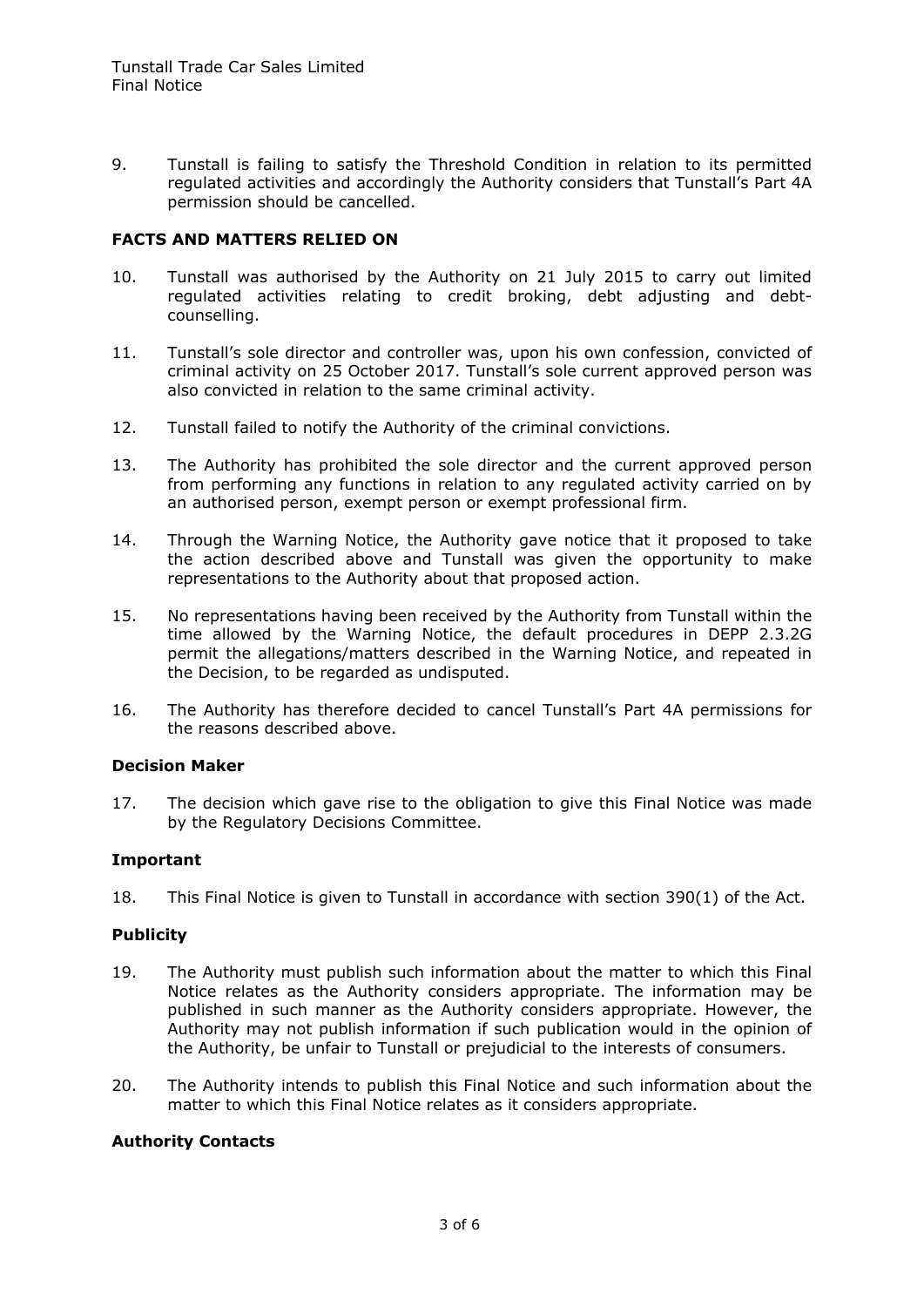21. For more information concerning this matter generally, Tunstall should contact Hema Rachhoya at the Authority (direct line: 020 7066 2770).

**Anna Couzens Enforcement and Market Oversight**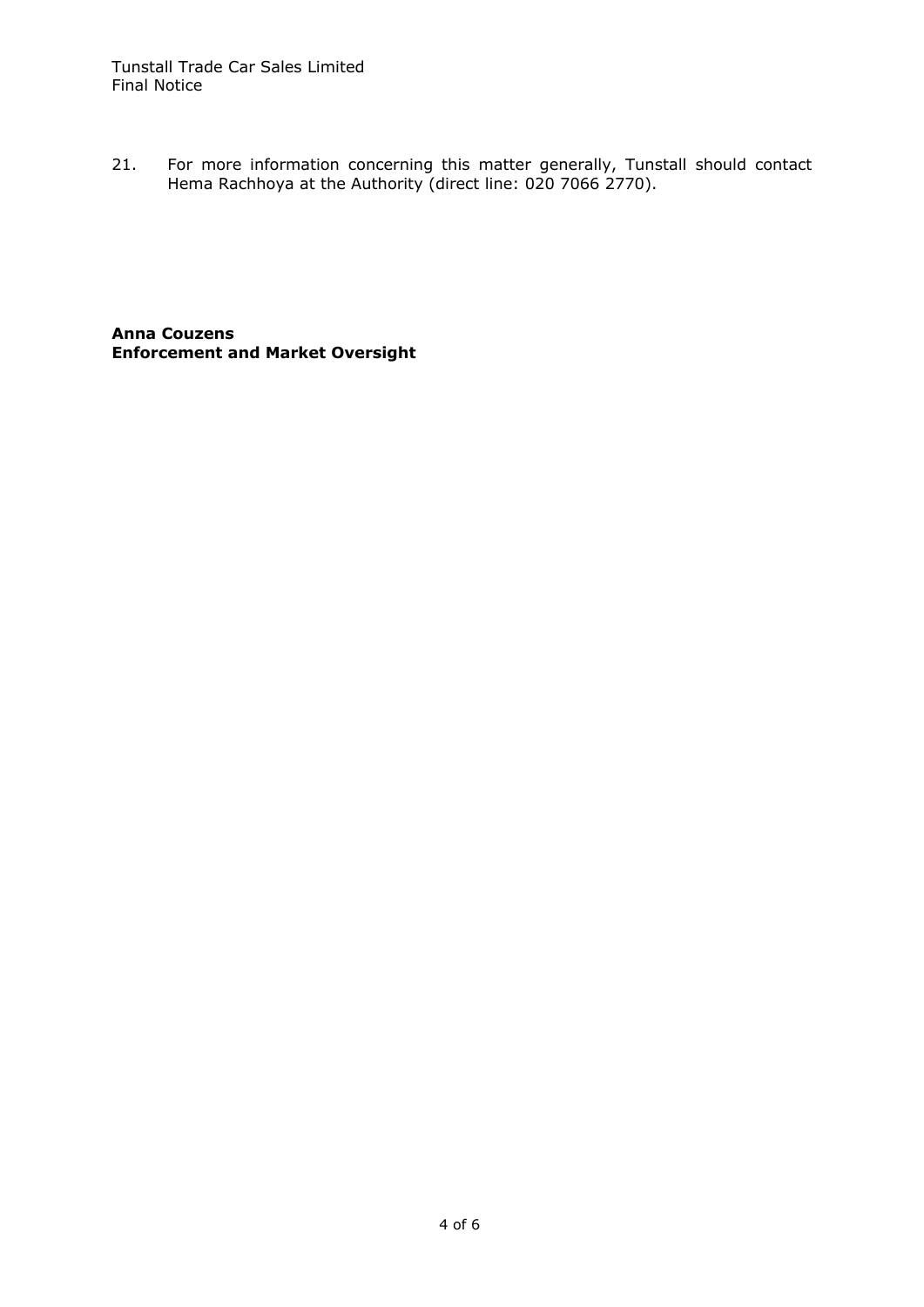# **ANNEX**

#### **RELEVANT STATUTORY PROVISIONS**

- 1. The Authority's operational objectives include securing an appropriate degree of protection for consumers (section 1C of the Act) and protecting and enhancing the integrity of the UK financial system (section 1D of the Act).
- 2. Section 56(1) of the Act provides:

"The [Authority] may make a prohibition order if it appears to it that an individual is not a fit and proper person to perform functions in relation to a regulated activity carried on by:

- (a) an authorised person,
- (b) a person who is an exempt person in relation to that activity, or
- (c) a person to whom, as a result of Part 20, the general prohibition does not apply in relation to that activity."

### **RELEVANT REGULATORY PROVISIONS**

3. In exercising its power to make a prohibition order, the Authority must have regard to guidance published in the Handbook and in regulatory guides, such as EG. The relevant main considerations in relation to the action specified above are set out below.

#### **The Enforcement Guide**

- 4. The Authority's policy in relation to exercising its power to issue a prohibition order is set out in EG.
- 5. EG 9.1 explains the purpose of prohibition orders in relation to the Authority's regulatory objectives.
- 6. EG 9.2 sets out the Authority's general policy on making prohibition orders. In particular—
	- (a) EG 9.2.1 states that the Authority will consider all relevant circumstances, including whether enforcement action has been taken against the individual by other enforcement agencies, in deciding whether to make a prohibition order;
	- (b) EG 9.2.2 states that the Authority has the power to make a range of prohibition orders depending on the circumstances of each case; and
	- (c) EG 9.2.3 states that the scope of a prohibition order will depend on, among other things, the reasons why the individual is not fit and proper and the severity of risk he poses to consumers or the market generally.